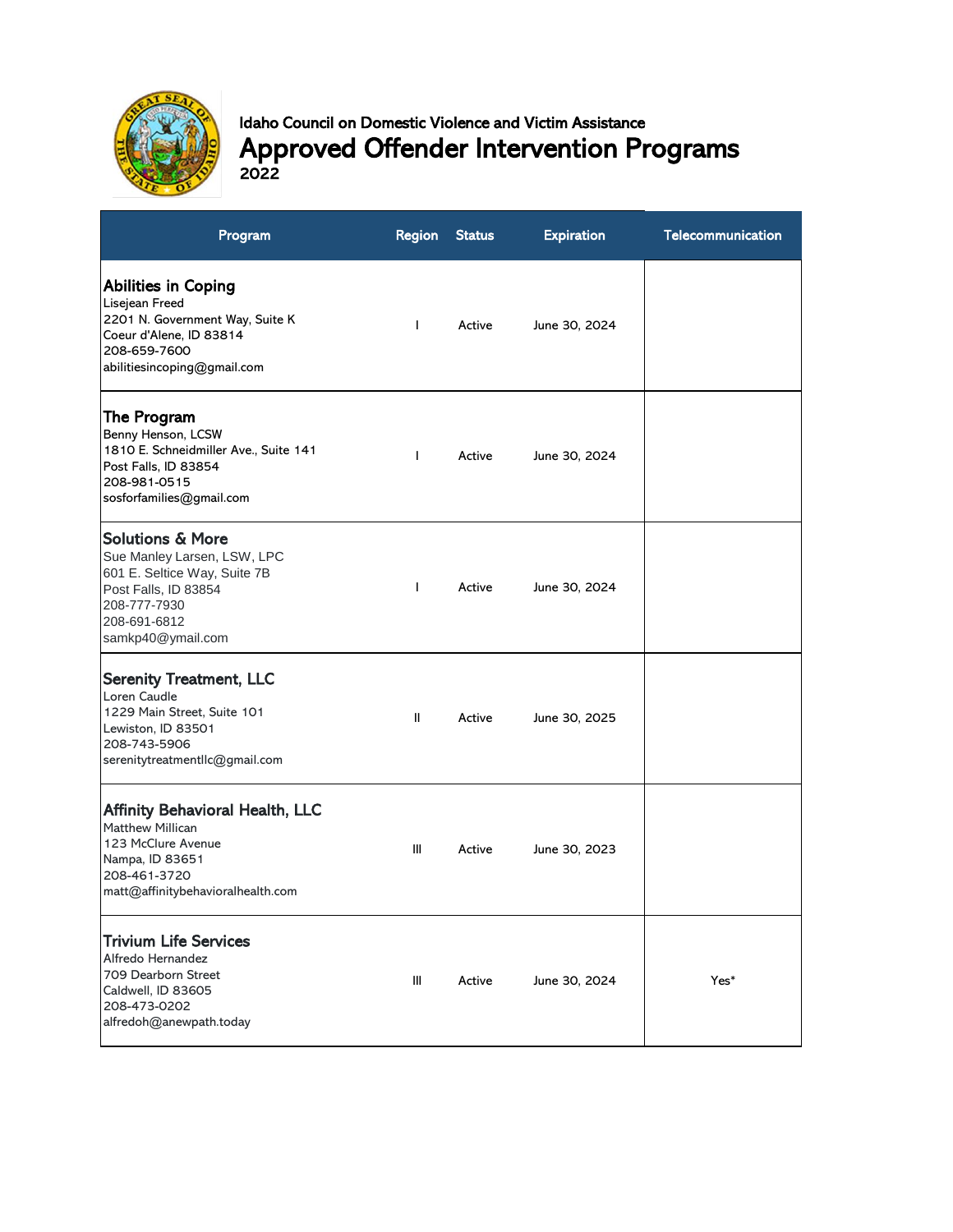| <b>A Restored Life</b><br>Gina L. Osterloth<br>504 South 16th Street<br>Payette, ID 83687<br>208-297-8889<br>208-485-9475 Fax<br>gina.o@restored-redeemed-renewed.com                               | Ш              | Active | June 30, 2025 | Yes<br>Approved for temporary service<br>due to COVID-19. |
|-----------------------------------------------------------------------------------------------------------------------------------------------------------------------------------------------------|----------------|--------|---------------|-----------------------------------------------------------|
| <b>Emmett Family Services</b><br><b>April Browne</b><br>2031 Quail Run Road<br>Emmett, ID 83617<br>208-365-2525<br>208-365-2234 Fax<br>abrowne@efspfs.com                                           | Ш              | Active | June 30, 2024 |                                                           |
| Family Services Center<br>Dora Mora Poston<br>704 Albany Street<br>Caldwell, ID 83605<br>208-454-5133<br>dmoraposton@familyservicescaldwell.com                                                     | $\mathbf{III}$ | Active | June 30, 2025 |                                                           |
| <b>Good Relationships Counseling, LLC</b><br>Joe Toms, LCPC<br>107 S. Kimball, Suite 230<br>Caldwell, ID 83605<br>208-209-7144<br>jtoms@grcllc.org                                                  | Ш              | Active | June 30, 2023 | Yes*                                                      |
| <b>Payette Family Services</b><br>April Browne<br>501 N. 16th St., Suite 111<br>Payette, ID 83661<br>208-642-6160<br>208-642-6171 Fax<br>abrowne@efspfs.com                                         | $\mathbf{III}$ | Active | June 30, 2024 |                                                           |
| <b>Terry Reilly Health Services</b><br><b>Family Violence Prevention Program</b><br><b>Gabriel Hofkins</b><br>1504 3rd Street North<br>Nampa, ID 83653<br>208-345-1170, Ext. 0<br>ghofkins@trhs.org | $\mathbf{III}$ | Active | June 30, 2024 | Yes                                                       |
| A Restored Life DV Counseling<br>Gina L. Osterloth, BA, C.A.D.C.<br>7091 W. Emerald Street<br>Boise, ID 83704<br>Peer Wellness Bldg - Upper Conference Room<br>Call for appointment<br>208-297-8889 | IV             | Active | June 30, 2025 |                                                           |
| <b>Good Relationships Counseling, LLC</b><br>Joe Toms, LCPC<br>6901 Emerald Street, Suite 205<br>Boise, ID 83704<br>208-209-7144<br>jtoms@grcllc.org                                                | IV             | Active | June 30, 2023 | Yes*                                                      |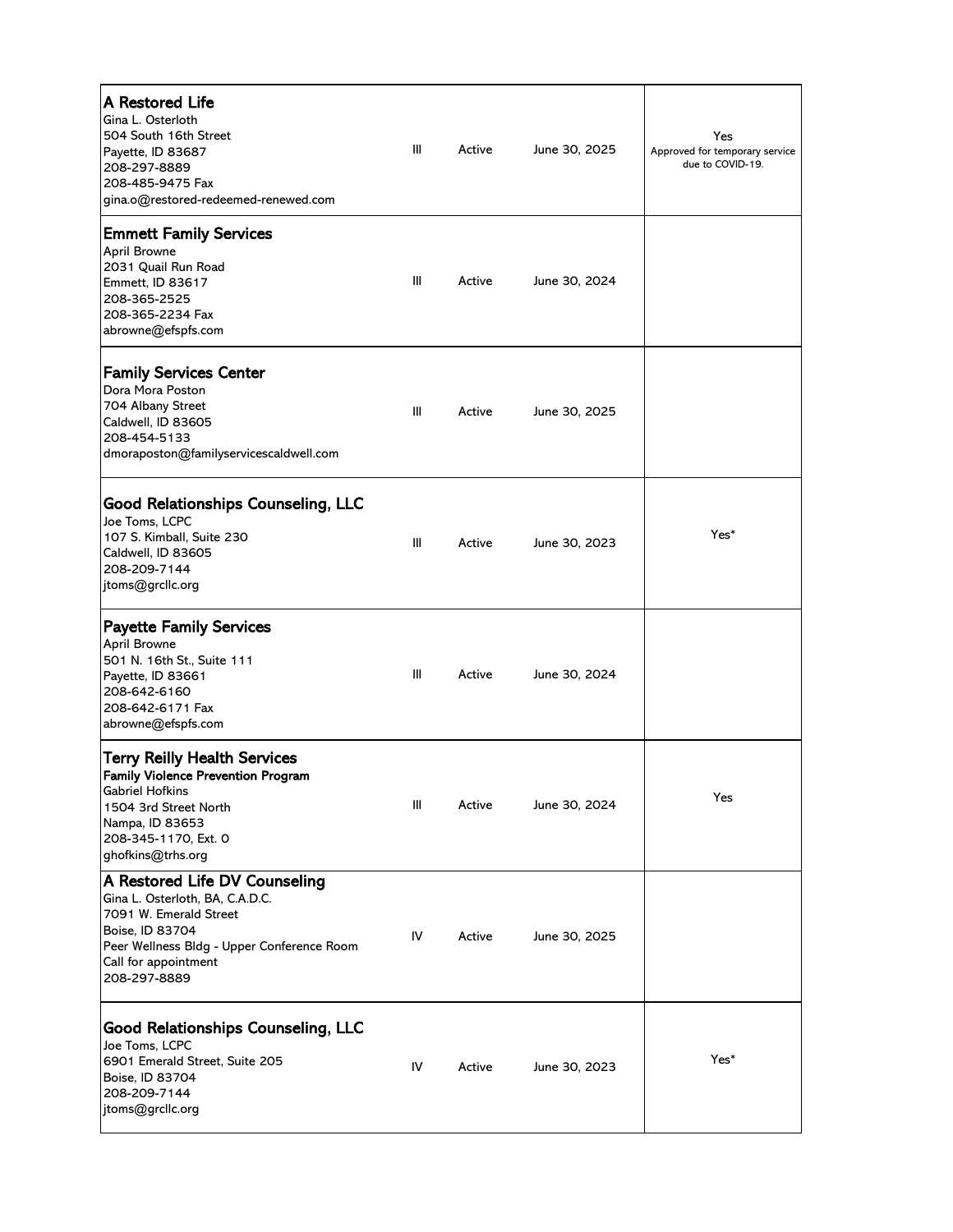| <b>Good Relationships Counseling, LLC</b><br>Joe Toms, LCPC<br>106 E. Park Street<br>McCall, ID 83638<br>208-209-7144<br>jtoms@grcllc.org                                                    | IV  | Active | June 30, 2023 | Yes*                                                      |
|----------------------------------------------------------------------------------------------------------------------------------------------------------------------------------------------|-----|--------|---------------|-----------------------------------------------------------|
| Juliette Jennings, LLC<br>Juliette Jennings<br>2825 S. Meridian Rd., Suite 150<br>Meridian, ID 83646<br>208-917-3463<br>juliettejennings03@gmail.com                                         | IV. | Active | June 30, 2023 |                                                           |
| Terry Reilly Health Services<br><b>Family Violence Prevention Program</b><br><b>Gabriel Hofkins</b><br>300 South 23rd Street<br>Boise, ID 83702<br>208-345-1170, Ext. 0<br>ghofkins@trhs.org | IV. | Active | June 30, 2024 | Yes<br>Approved for temporary service<br>due to COVID-19. |
| <b>Trivium Life Services</b><br>Alfredo Hernandez<br>8950 W. Emerald St., Suite 156<br>Boise, ID 83704<br>208-321-7465<br>alfredoh@anewpath.today                                            | IV  | Active | June 30, 2024 | Yes*                                                      |
| <b>Preferred Child &amp; Family Services</b><br>Jason Beard, MA, LMFt, LCPC<br>284 Martin Street<br>Twin Falls, ID 83301<br>208-753-7186<br>jasonkbeard@msn.com                              | V   | Active | June 30, 2024 | Yes*                                                      |
| Twin Falls County Treatment &<br><b>Recovery Clinic (TARC)</b><br>Jaci Urie<br>630 Addison Avenue West, Suite 1000<br>Twin Falls, ID 83301<br>208-735-2126<br>jurie@tfco.org                 | V   | Active | June 30, 2025 | Yes*                                                      |
| <b>ID6 Treatment</b><br><b>Ashley Bringhurst</b><br>1001 North 7th, Suite 260<br>Pocatello, ID 83201<br>208-242-9087<br>ashley.bringhurst.d6@gmail.com                                       | VI  | Active | June 30, 2025 | Yes<br>Approved for temporary service<br>due to COVID-19. |
| <b>Tueller Counseling Services</b><br>4650 Hawthorne Road, #3B<br>Pocatello, ID 83201<br>208-240-6570<br>tuellercounseling@gmail.com                                                         | VI  | Active | June 30, 2025 |                                                           |